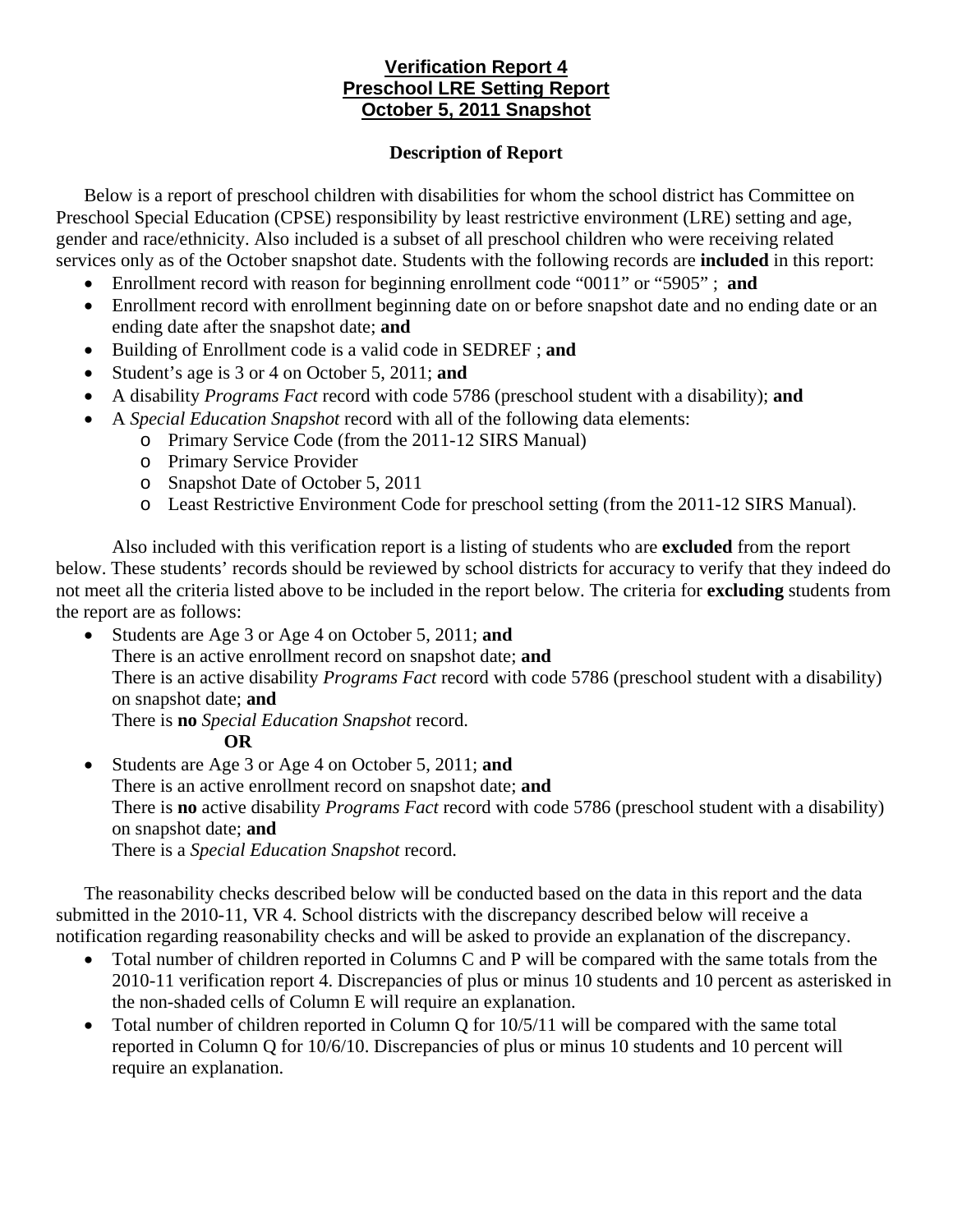## **Verification Report 4 Preschool LRE Setting Report October 5, 2011 Snapshot**

**Directions:** Please review the data below to verify that this report accurately represents the LRE (Codes PS-04--PS-12) for all preschool children with disabilities (aged 3-4) for whom your district has CPSE responsibility and who were receiving special education services on the snapshot date. Also verify that all students' gender and race/ethnicity are accurate. Student's age is as of October 5, 2011. Please verify the number reported below in the Total row of Column Q. It represents the subset of preschool children reported as receiving related services only (Primary Service Code = SVC01 in the Special Education Snapshot record). The links below the numbers in each cell provide a list of students that meet the criteria to be included in the report. Also, please review your school district's report of students excluded from this report. **If corrections are needed to this report, please resubmit your district files with the necessary corrections to the Regional Information Center (or the data warehouse for large cities) before the certification due date.**

| <b>Educational Environment<sup>1</sup></b>                                      |                                                                                                                               | A     | B     | $\mathbf C$                                                       | D                                                                 | E                                          | F           | $\mathbf G$ | H                             |
|---------------------------------------------------------------------------------|-------------------------------------------------------------------------------------------------------------------------------|-------|-------|-------------------------------------------------------------------|-------------------------------------------------------------------|--------------------------------------------|-------------|-------------|-------------------------------|
|                                                                                 |                                                                                                                               | Age 3 | Age 4 | Total # of<br><b>Students</b><br>Ages 3-4<br>(October 5,<br>2011) | Total # of<br><b>Students</b><br>Ages 3-4<br>(October 6,<br>2010) | <b>Reasonability</b><br>Check <sup>*</sup> | <b>Male</b> | Female      | <b>Total</b><br><b>Gender</b> |
| Attending a regular early<br>childhood program for 10 or<br>more hours a week   | and receiving the majority of<br>hours of special education and<br>related services in the regular<br>early childhood program |       |       |                                                                   |                                                                   |                                            |             |             |                               |
|                                                                                 | and receiving the majority of<br>hours of special education and<br>related services in some other<br>location.                |       |       |                                                                   |                                                                   |                                            |             |             |                               |
| Attending a regular early<br>childhood program for less<br>than 10 hours a week | and receiving the majority of<br>hours of special education and<br>related services in the regular<br>early childhood program |       |       |                                                                   |                                                                   |                                            |             |             |                               |
|                                                                                 | and receiving the majority of<br>hours of special education and<br>related services in some other<br>location                 |       |       |                                                                   |                                                                   |                                            |             |             |                               |
| Separate Class                                                                  |                                                                                                                               |       |       |                                                                   |                                                                   |                                            |             |             |                               |
| Separate School                                                                 |                                                                                                                               |       |       |                                                                   |                                                                   |                                            |             |             |                               |
| <b>Residential Facility</b>                                                     |                                                                                                                               |       |       |                                                                   |                                                                   |                                            |             |             |                               |
| Home                                                                            |                                                                                                                               |       |       |                                                                   |                                                                   |                                            |             |             |                               |
| Service Providers Location                                                      |                                                                                                                               |       |       |                                                                   |                                                                   |                                            |             |             |                               |
| $(3.0)$ Total                                                                   |                                                                                                                               |       |       |                                                                   |                                                                   |                                            |             |             |                               |

 \*Discrepancies of plus or minus 10 students **and** 10 percent between October 5, 2011 and October 6, 2010 data are identified with asterisks in the Reasonability Check column. Each identified discrepancy in the Reasonability Check column will require an explanation after data are certified.